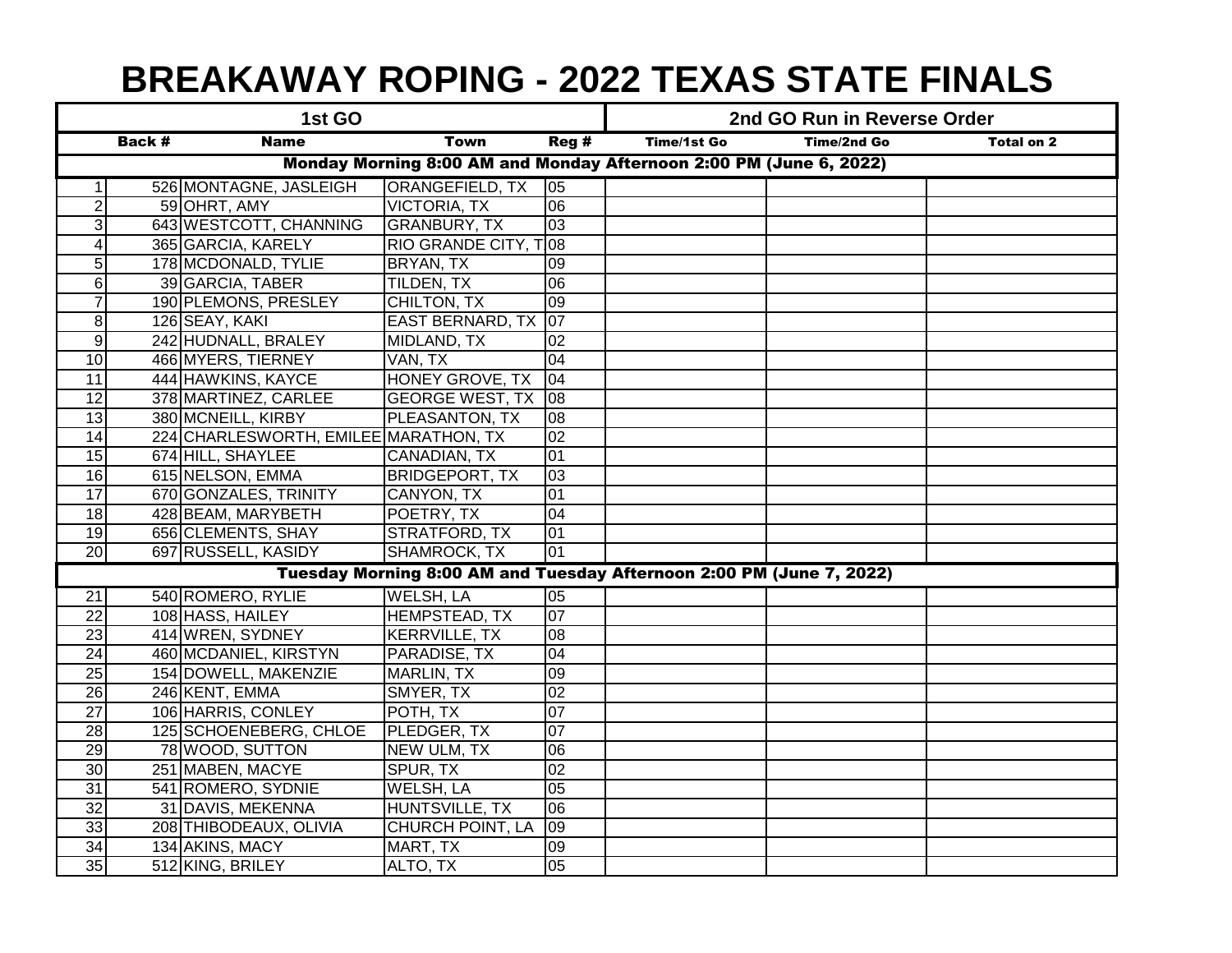## **BREAKAWAY ROPING - 2022 TEXAS STATE FINALS**

|                                                                          | 1st GO        |                                     |                        |                 | 2nd GO Run in Reverse Order |             |                   |  |
|--------------------------------------------------------------------------|---------------|-------------------------------------|------------------------|-----------------|-----------------------------|-------------|-------------------|--|
|                                                                          | <b>Back #</b> | <b>Name</b>                         | <b>Town</b>            | Reg#            | Time/1st Go                 | Time/2nd Go | <b>Total on 2</b> |  |
| Tuesday Morning 8:00 AM and Tuesday Afternoon 2:00 PM (June 7, 2022)     |               |                                     |                        |                 |                             |             |                   |  |
| 36                                                                       |               | 62 PRIMROSE, JAKELYN                | <b>EAGLE LAKE, TX</b>  | 06              |                             |             |                   |  |
| $\overline{37}$                                                          |               | 673 HARTER, KATIE                   | AMARILLO, TX           | $\overline{01}$ |                             |             |                   |  |
| $\overline{38}$                                                          |               | 270 RICHARDS, LUCY                  | <b>HEREFORD, TX</b>    | $\overline{0}$  |                             |             |                   |  |
| 39                                                                       |               | 499 DAVIS, TAYLOR                   | ALTO, TX               | 05              |                             |             |                   |  |
| 40                                                                       |               | 118 NAVARRO, RAZZI                  | CAT SPRING, TX         | 07              |                             |             |                   |  |
| Wednesday Morning 8:00 AM and Wednesday Afternoon 2:00 PM (June 8, 2022) |               |                                     |                        |                 |                             |             |                   |  |
| 41                                                                       |               | 278 STROUD, KAYLEE                  | LUBBOCK, TX            | $\overline{02}$ |                             |             |                   |  |
| 42                                                                       |               | 150 CHURCHILL, KAYCEE GAIL WACO, TX |                        | 60              |                             |             |                   |  |
| $\overline{43}$                                                          |               | 412 WOODS, CARSYN                   | ALICE, TX              | 08              |                             |             |                   |  |
| 44                                                                       |               | 628 SHULTZ, BILOXI                  | ABILENE, TX            | 03              |                             |             |                   |  |
| 45                                                                       |               | 231 ELLIOTT, KALEIGH                | <b>BALLINGER, TX</b>   | 02              |                             |             |                   |  |
| 46                                                                       |               | 430 BRADEN, BRYLEE                  | HORATIO, AR            | 04              |                             |             |                   |  |
| $\overline{47}$                                                          |               | 485 WOOD, CHANCE                    | <b>ITALY, TX</b>       | 04              |                             |             |                   |  |
| 48                                                                       |               | 145 CALHOUN, CHESNEY                | RICHARDS, TX           | 09              |                             |             |                   |  |
| 49                                                                       |               | 232 EVERETT, JESSI                  | TARZAN, TX             | 02              |                             |             |                   |  |
| 50                                                                       |               | 312 HIPPS, KENNA                    | COMANCHE, TX           | 10              |                             |             |                   |  |
| 51                                                                       |               | 41 GARZA, KAYLIE                    | <b>MARION, TX</b>      | 06              |                             |             |                   |  |
| $\overline{52}$                                                          |               | 685 MCCREARY, ABBY                  | CANYON, TX             | 01              |                             |             |                   |  |
| 53                                                                       |               | 287 FOSTER, KALLEE                  | <b>FALLS CITY, TX</b>  | $\overline{00}$ |                             |             |                   |  |
| 54                                                                       |               | 619 PINKSTON, ACEY                  | STEPHENVILLE, TX       | $ 03\rangle$    |                             |             |                   |  |
| $\overline{55}$                                                          |               | 627 SHIELDS, GEORGIA                | LUBBOCK, TX            | 03              |                             |             |                   |  |
| 56                                                                       |               | 410 WEAKS, LAYLA                    | <b>BOERNE, TX</b>      | 08              |                             |             |                   |  |
| $\overline{57}$                                                          |               | 665 FRAZIER, KELLI                  | <b>GRUVER, TX</b>      | 01              |                             |             |                   |  |
| 58                                                                       |               | 120 PERKO, SAMANTHA                 | SEALY, TX              | 107             |                             |             |                   |  |
| 59                                                                       |               | 300 CRAWFORD, KAYDENCE              | STEPHENVILLE, TX       | 110             |                             |             |                   |  |
| 60                                                                       |               | 557 WHITE, LAUREN                   | SINGER, LA             | 05              |                             |             |                   |  |
| Thursday Morning 8:00 AM and Thursday Afternoon 2:00 PM (June 9, 2022)   |               |                                     |                        |                 |                             |             |                   |  |
| 61                                                                       |               | 162 HENRY, BROOKE                   | <b>WALLER, TX</b>      | 09              |                             |             |                   |  |
| 62                                                                       |               | 363 FEWELL, MALLORIE                | <b>CASTROVILLE, TX</b> | 08              |                             |             |                   |  |
| 63                                                                       |               | 181 MCMILLAN, KYLEE                 | MCDADE, TX             | 09              |                             |             |                   |  |
| 64                                                                       |               | 399 SPEER, MCKENZIE                 | <b>UVALDE, TX</b>      | 08              |                             |             |                   |  |
| 65                                                                       |               | 406 UNDERBRINK, TESS                | PLEASANTON, TX         | 08              |                             |             |                   |  |
| 66                                                                       |               | 561 AKINS, JADIN                    | PILOT POINT, TX        | 03              |                             |             |                   |  |
| 67                                                                       |               | 299 COWARD, TAYLOR                  | <b>GATESVILLE, TX</b>  | 10              |                             |             |                   |  |
| 68                                                                       |               | 85 BASS, KACEY                      | <b>BRENHAM, TX</b>     | 07              |                             |             |                   |  |